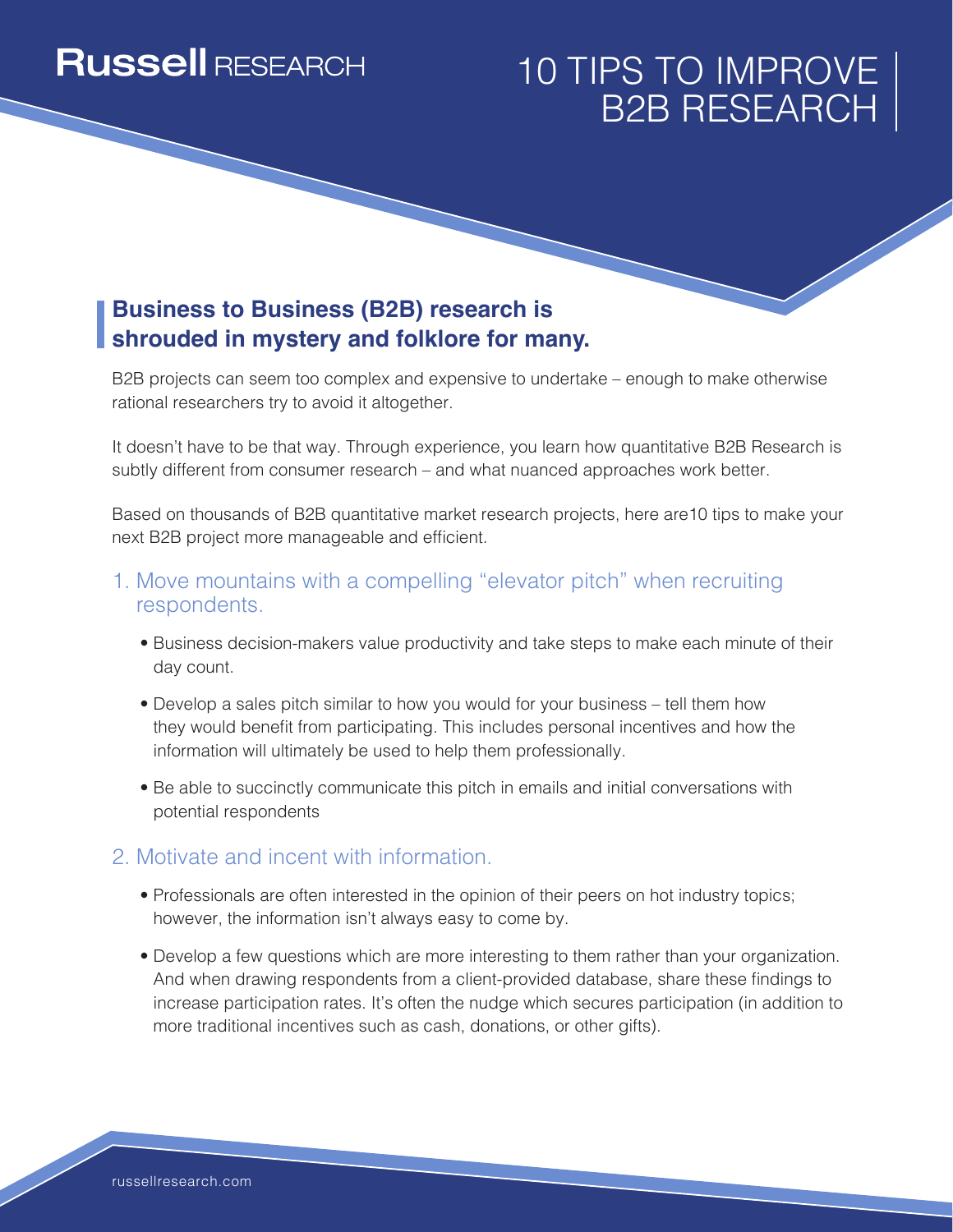#### 3. Be strategic with limited B2B audiences.

- B2B audiences are much smaller than general consumer populations, but online can still be a viable methodology. However, depending on the total number of potential respondents you have, you might need to consider alternative methodologies.
- A telephone survey methodology is often more effective for targeted B2B audiences, whether limited by title, vertical, responsibility, behavior, or geography.

#### 4. Use qualitative to better understand the nuances of B2B decision-making processes.

- With the rapid adoption of video communications, senior B2B decision-makers are more comfortable with and open to participating in one-on-one interviews.
- In-depth discussions among senior and mid-level professionals can help you understand purchase journeys, business decisions, and other issues which are often complex and include several stakeholders.
- Qualitative research also affords access to audiences which are typically unattainable or cost-prohibitive in quantitative sample sizes.

#### 5. Business decision-makers have both human and digital gatekeepers.

- Unlike consumers, most B2B audiences have formal gatekeepers.
- Companies want to protect intellectual property and employee time.
- It is still possible to convince the right people to participate in a mutually beneficial research project if you arm yourself with transparency (see Tip 1 above), experience, professionalism, and a killer elevator pitch.

#### 6. Respect their time.

- While you can regularly have consumers reply to 20-minute surveys and 2-hour focus groups, make 10-15 minutes (max!) your goal for quantitative B2B research and 45 minutes for qualitative.
- Unlike consumer interviews, where the time can often be stretched beyond the communicated length at the outset, B2B participants will often conclude the interview exactly at the stated endpoint, so get to the end of your survey before they get to the end of their time.